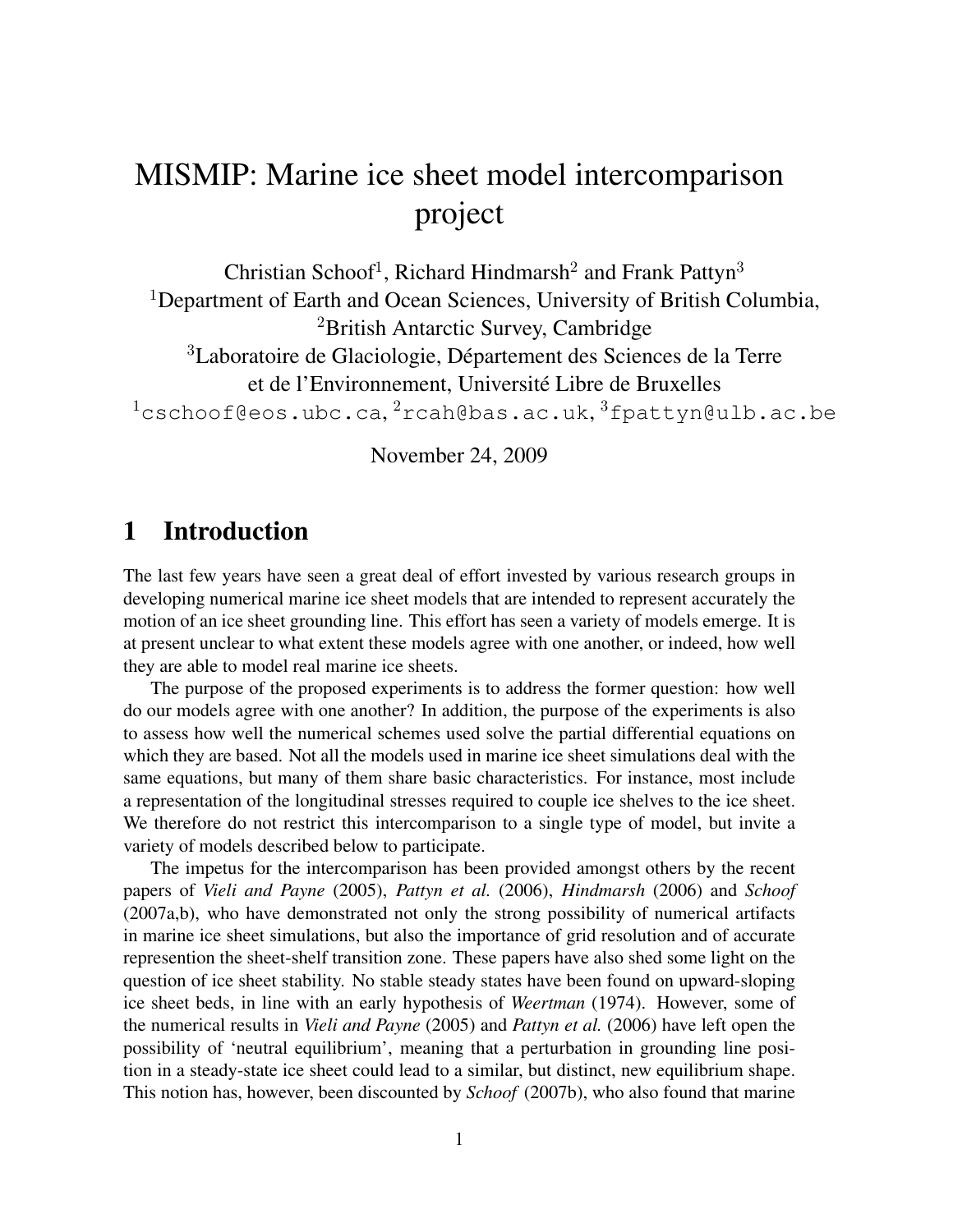ice sheets may undergo dramatic and irreversible changes — hysteresis — under changes in physical properties (sliding, ice viscosity) or external forcing (accumulation rates, sea levels). The basic questions that arise from these papers and earlier work are the following:

- Do marine ice sheets have one or more distinct equilibrium shapes (*Weertman*, 1974; *Thomas and Bentley*, 1978), or do they exhibit 'neutral equilibrium' (*Hindmarsh*, 1996): will a perturbation in grounding line position away from steady state result in the grounding line either returning to the (stable) steady state position or migrating away from the (unstable) steady state position to a stable steady state?
- Do stable steady states have to have their grounding lines in a region of downwardsloping bed?
- How do equilibria depend on bed geometry and the physics of sliding at the bed, ice viscosity and gravitational forces as well accumulation rates?
- Is hysteresis under changes in forcings and internal physical properties possible when the bed is overdeepened?
- To what extent is high grid resolution, especially near the grounding line, necessary to obtain reliable results? Is this particularly important when modelling transients?

To facilitate comparison, we will use the simplest physical set-up that can represent a marine ice sheet:

- The ice sheet is two-dimensional, so there is no lateral shearing or buttressing, and no varying flowline width, and the ice sheet is further symmetrical about an ice divide.
- Sliding is described by a power law linking basal shear stress  $\tau_b$  to sliding velocity  $u_b$ :  $\tau_b = C|u_b|^{m-1}u_b$ , with C and m constant
- Glen's law is used with constant coefficients  $A$  and  $n$
- Longitudinal stresses couple the ice sheet to the ice shelf at the grounding line, where the ice becomes afloat, such that the longitudinal stress is continuous across the grounding line.

We invite all marine ice sheet models that can be adapted to include these physical assumptions in some form to participate.

One recent development that will hopefully facilitate the intercomparison is the development of a boundary layer theory for sheet-shelf interactions (*Schoof* , 2007a). This theory takes a complementary approach to numerical marine ice sheet models: it uses a systematic set of approximations to parameterize the sheet-shelf transition zone in a simpler, shallow ice model. The difference with other models is that the theory is not specific to a particular numerical method. Importantly, it allows steady states to be computed semi-analytically and at low computational cost, and we will use these steady states to guide the experimental design. We emphasize, however, that the boundary layer theory is itself only approximate, and part of the objective of the experiment is to test it against other models.

The remainder of this document is mostly intended as a technical description of the experiments that we are proposing.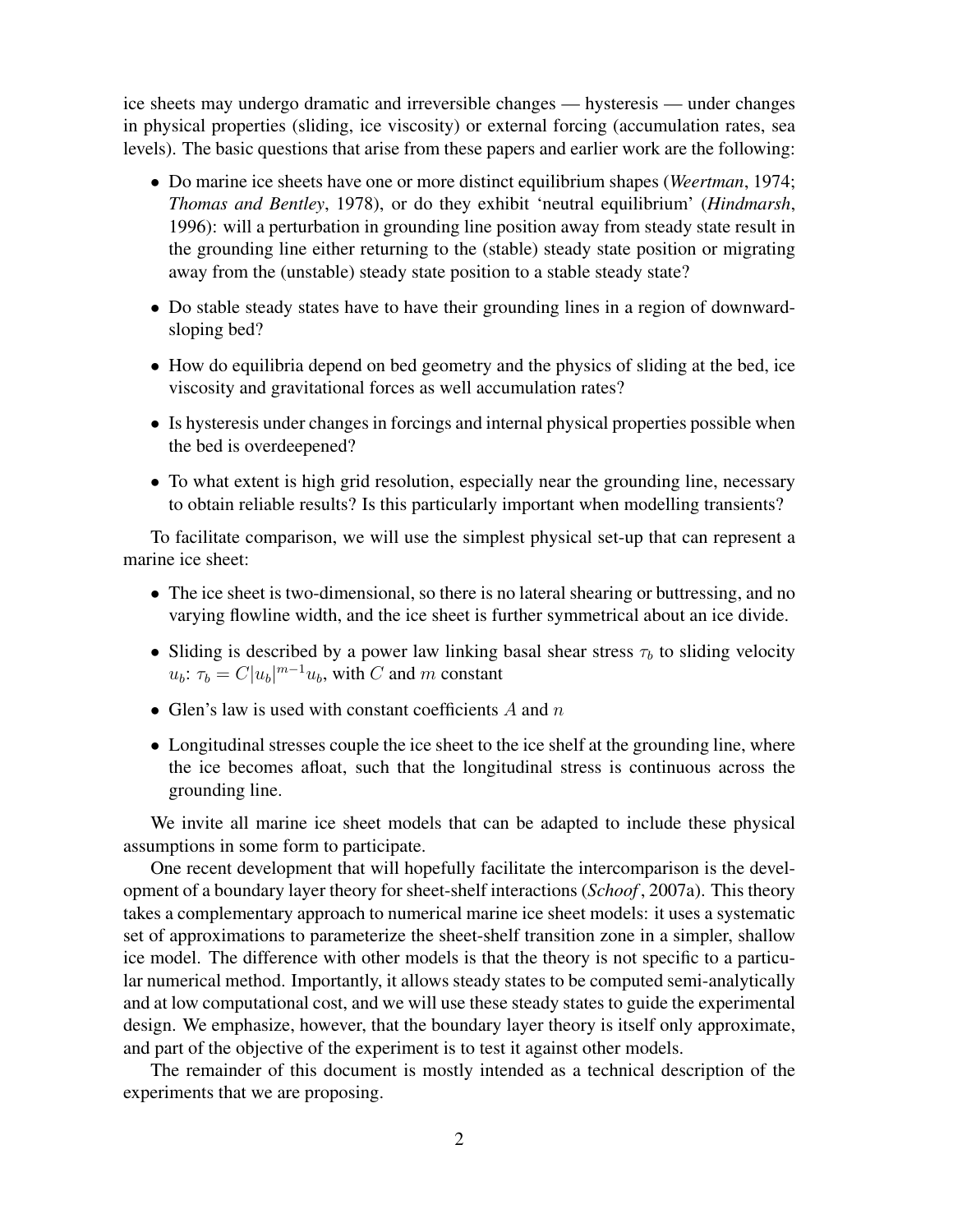# 2 Experiments

Before we describe the experiments, a note on our philosophy: If you are unable to conduct all experiments described below, partial results are permissible, but we encourage results from the full suite of experiments to facilitate comparison. Of course, this may be difficult for the more computationally expensive models that explicitly include vertical shearing, such as Blatter's model. If the computational demands of your model are too high to conduct all the transient experiments below, we welcome submissions that provide only steady-state results. Please contact the organizers in advance if in doubt.

The basic aim of the experiments described below is four-fold:

- At the simplest level, we will establish whether all models relax to the same equilibria, and whether there are differences in equilibrium shapes depending on whether they are approached in advance or retreat.
- We will compare the transient approach to steady state: do the models take the same time to relax, and do the same initial conditions give rise to the same steady states?
- We will investigate the effect of grid resolution on results
- Does an overdeepened bed lead to hysteretic behaviour because steady, stable grounding line positions cannot be located where the bed is upward-sloping?

We describe the experiments in detail next, and then define grid modes and the types of participating models that are envisaged.

## 2.1 Experiment 1: Relaxation to steady state on a downward-sloping bed

The theory in *Weertman* (1974) suggests that, for a fixed accumulation rate, there should be single stable equilibrium profile for a marine ice sheet on a downward sloping bed. To compare model output against this result, we will use the following experiment: We use a simple bed shape with a constant downward slope given by

$$
b(x) = -\left(720 - 778.5 \times \frac{x}{750 \text{ km}}\right) \text{ m}
$$
 (1)

as in *Schoof* (2007b), figure 9. (Note that notation for bed geometry in MISMIP has b measured *downwards* from sea level, asdisplayed in figure 1.) In order to attain different equilibria, we vary the Glen's law parameter A as shown in table 2: larger A should correspond to smaller ice sheets. There are other means of changing equilibria, for instance changes in bed slipperiness C, accumulation rate a, or changes in sea level (*Schoof* , 2007b). Here we choose changes in  $A$  (corresponding to changes in ice temperature) because they are easy to implement. Semi-analytic results for grounding line position as a function of A based on boundary layer theory (model B1 in section 4.5 below) figure are shown in figure 2, and we aim to compare model results against this figure. Table 1 at the end of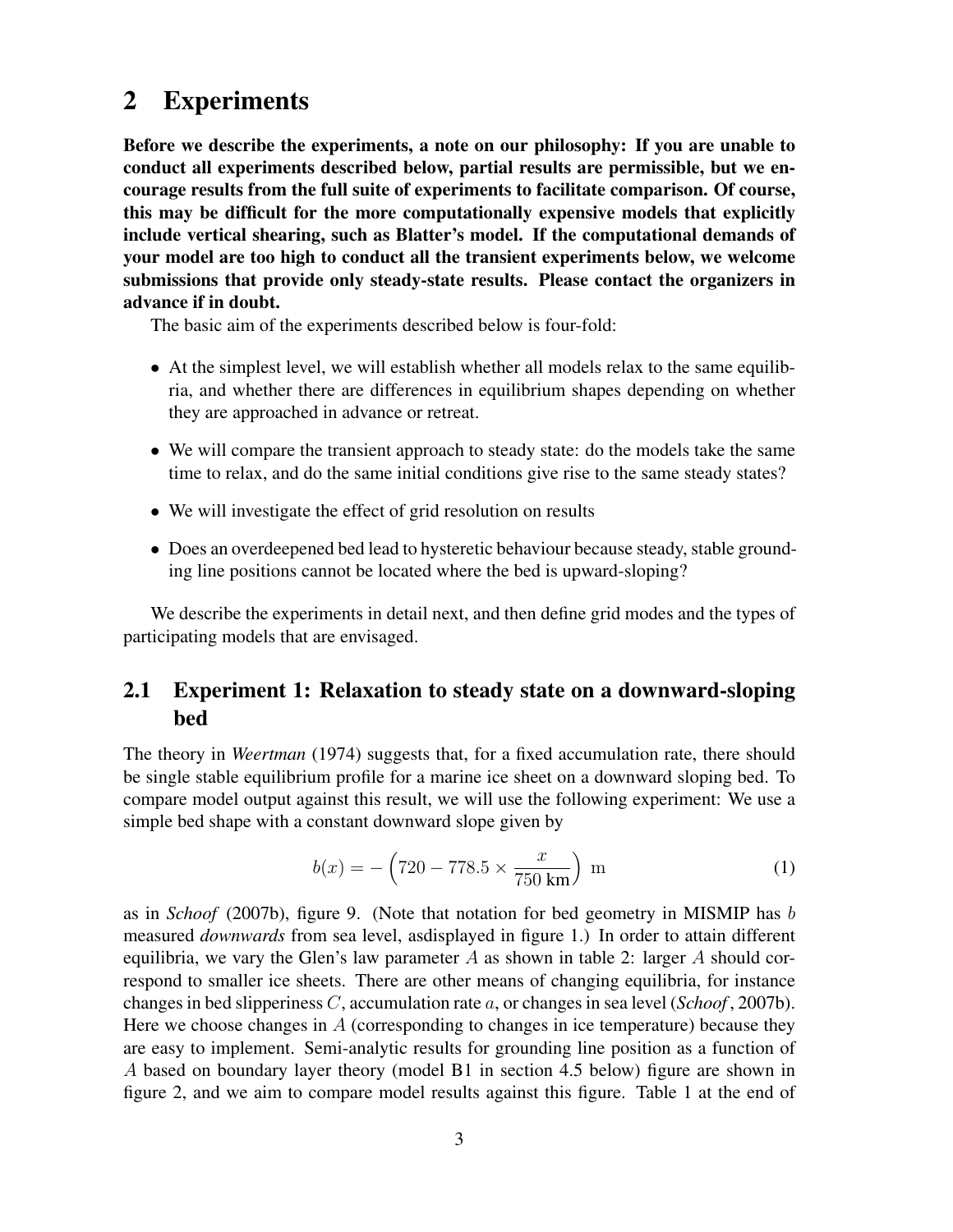

Figure 1: Geometry of the ice-sheet set-up.

the document lists the symbols used for various parameters that we are prescribing, and the numerical values to be used for these parameters are given in tables 2–4 (also at the end of the document). To gain a better understanding of the physical meaning of these parameters, consult section 4.1

We also use the fixed parameter values for accumulation rates  $a$ , ice and water densities  $\rho_i$  and  $\rho_w$ , acceleration due to gravity g and Glen's law exponent n in table 3. The experiment will be conducted with two different sets of sliding parameterizations, using values of  $C$  and  $m$  as shown in table 4. The two versions of the experiment will be labelled experiments 1a and 1b. The rationale for this is that the results in *Schoof* (2007b) only pertain to the case  $m = 1/n = 1/3$ , while many other marine ice sheet models have used a linear sliding law with  $m = 1$ . For both sliding law exponents ( $m = 1/3$  and  $m = 1$ ), the coefficient C in table 4 is chosen to give sliding velocities around 35 m year<sup>-1</sup> for a driving stress of 80 kPa.

Each model run (with the values of A and  $C$ ,  $m$  as described above) is to be conducted as follows: For step # 1 in table 4, start with a ten metre layer of ice on land, extended up to the position where this ten metre layer becomes afloat  $(x = 702.3 \text{ km})$ . Optionally, a ten metre thick ice shelf can be attached. The model is then to be run until a steady state is attained. As a termination criterion for having achieved a steady state, we require that the rate of change of grounding line position be .1 m year<sup>−</sup><sup>1</sup> or less, while the rate of change of ice thickness at each grid point at which ice thickness is defined must be less than  $1^{-4}$ m year<sup>-1</sup>. Failing that, model runs can be terminated after  $3 \times 10^4$  years. For step # 2, start with the final profile in step  $# 1$  and run the model to equilibrium, using the same termination criteria as for step  $\# 1$ . For step  $\# 3$ , repeat the procedure, using the final profile from step # 2, and so on.

Some early submissions have shown that, for experiment 1b, the final steady state in step # 9 for some models may lie outside the 1800 km domain size specified for models with fixed grids in section 2.4. If this happens in your runs, terminate experiment 1b after step # 8, and use this as the initial shape for experiment 2b below.

N.B. These specifications have been changed from the original set-up of experiment 1 (draft dated 25 September 2007, which required a 10 m thick ice sheet at the start of each run. The reason for the alterations is that preliminary results from models with an ice shelf have indicated that this specification of initial conditions leads to ice shelf thickness becoming very small in the early stages of the ice sheet growth,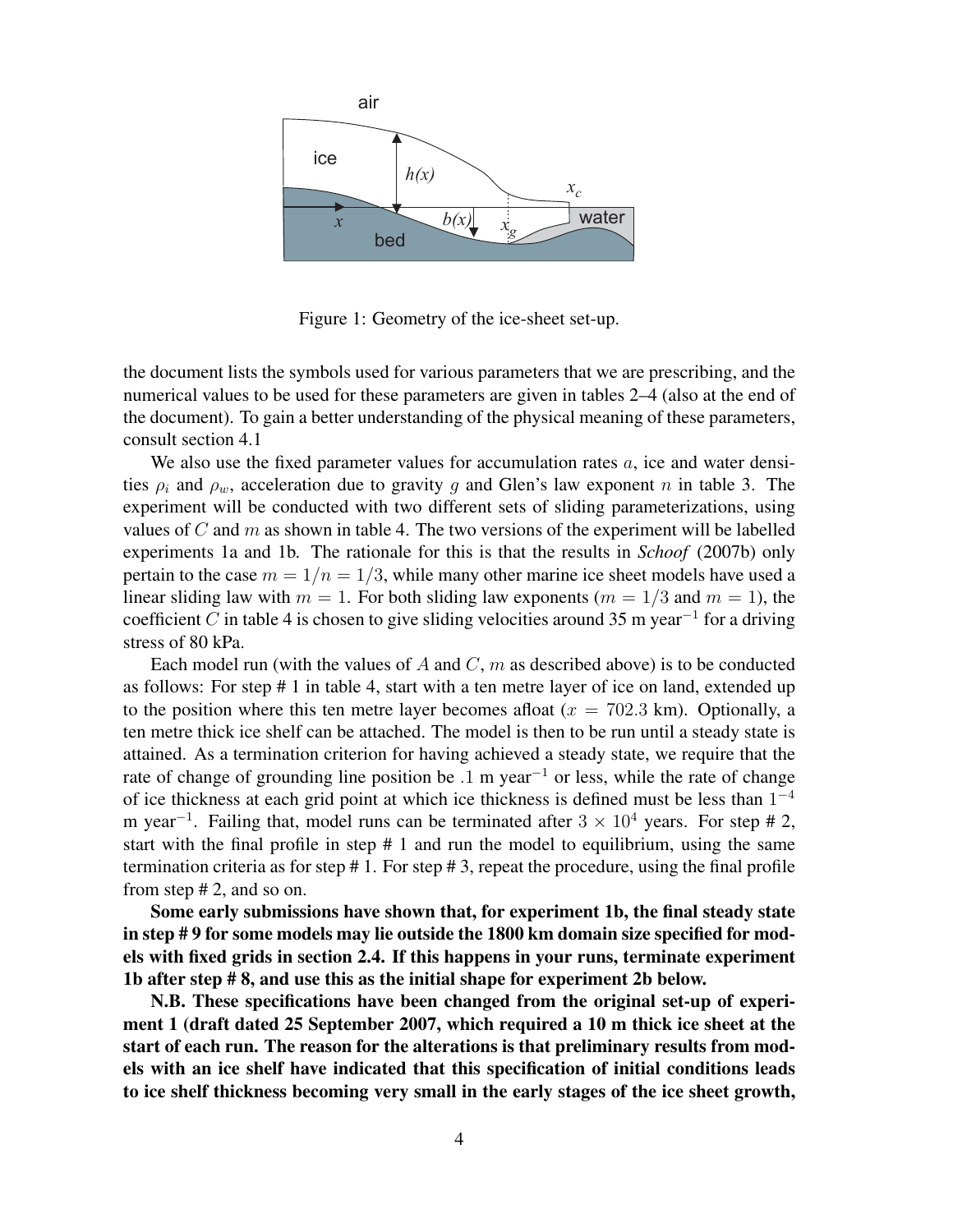

Figure 2: Values of the Glen's law parameter A corresponding to steady grounding line positions for the downward-sloping bed given by (1), as predicted by the boundary layer theory in *Schoof* (2007a). The dash-dotted line corresponds to experiment 1b, the solid line to experiment 1a. The bottom panel shows the shape of the bed, with the bed in dark grey and the ocean in light grey.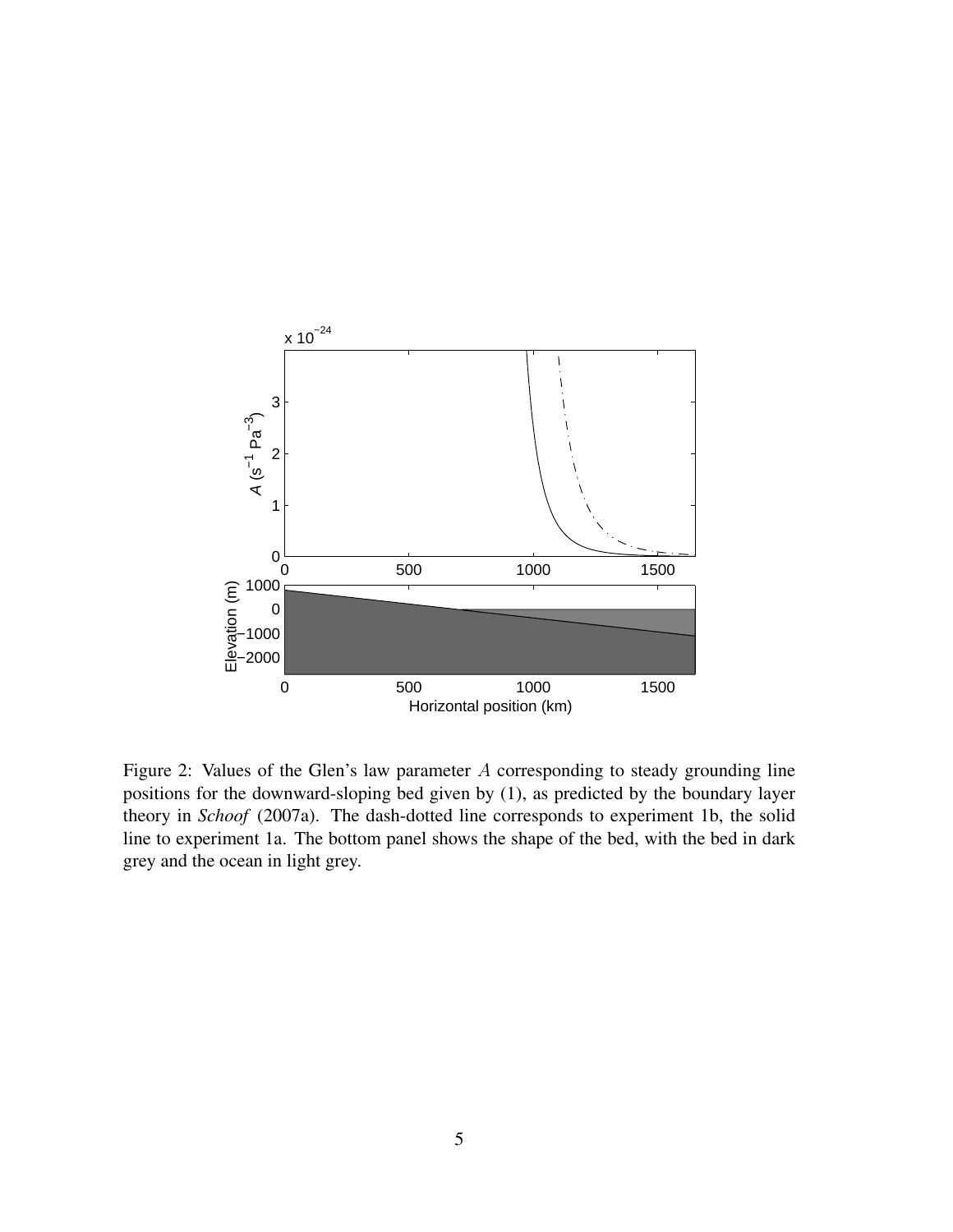which leads to severe numerical difficulties. If your model encounters this problem in run # 1, then use a steady-state profile calculated numerically for model B1 below with the parameter values for run # 1, and a corresponding steady-state shelf profile based on the category 2 model below. The script SMsolver2.m in the MATLAB package MISMIP distribution.tar available from the MISMIP website will produce these steady state profiles on a user-defined grid. Type help  $SMsolver2$  in MAT-LAB for further details on how to use this script and the other functions in the package, and contact Christian Schoof for further assistance if necessary.

#### 2.1.1 Required output for Experiment 1

We require the following for each run:

- At 50 year intervals, provide grounding line position  $x_q(t)$ , grounded ice volume  $\int_0^{x_g} h \, dx$  and ice thickness at the ice divide,  $h(0, t)$ , to assess transient behaviour
- If your model employs a formula for grounding line motion based on differentiating the flotation condition (8), i.e.

$$
\frac{\mathrm{d}x_g}{\mathrm{d}t} = -\frac{a - \frac{\partial q}{\partial x}}{\frac{\partial h}{\partial x} + \frac{\rho_w}{\rho} \frac{\partial b}{\partial x}},\tag{2}
$$

then also provide ice thickness  $h(x_g, t)$  at the same 50 year intervals as  $x_g(t)$  etc., as described above.

• If your model does not use an explicit formula of this type, then we require data to evaluate

$$
\frac{\mathrm{d}x_g}{\mathrm{d}t} - \frac{a - \frac{\partial q}{\partial x}}{\frac{\partial h}{\partial x} - \frac{\rho_w}{\rho} \frac{\partial b}{\partial x}}\tag{3}
$$

at the grounding line at the same 50 year intervals as  $x<sub>q</sub>(t)$ . The output required at these time intervals is: positions of two grid points immediately to the grounded side of the grounding line (one of which can be the grounding line itself), plus ice flux  $q$ , ice thickness h and depth-to-bed b at these locations. If your model resolves the ice shelf, provide the same information for one grid point immediately to the floating side of the grounding line (this point must be distinct from the grounding line).

If your model makes it difficult to compute an ice flux ( $q = \int_{-b}^{h-b} u \,\mathrm{d}z$ ), please contact the organizers before preparing your results.

- Further, provide the full final equilibrium profile as grid point positions  $x_i$ , grounding line position  $x_g$ , and ice thicknesses  $h(x_i, t_{\text{final}})$ , and the termination time  $t_{\text{final}}$ . Also provide a note explaining whether termination occured because the steady-state tolerances described above were satisfied, or because a time of 30 kyr was reached.
- We also recommend that participants store the full ice sheet profile at the 50 year intervals specified above on their own computer systems. This is to facilitate additional checks if any queries arise. However, *do not* upload these data unless requested.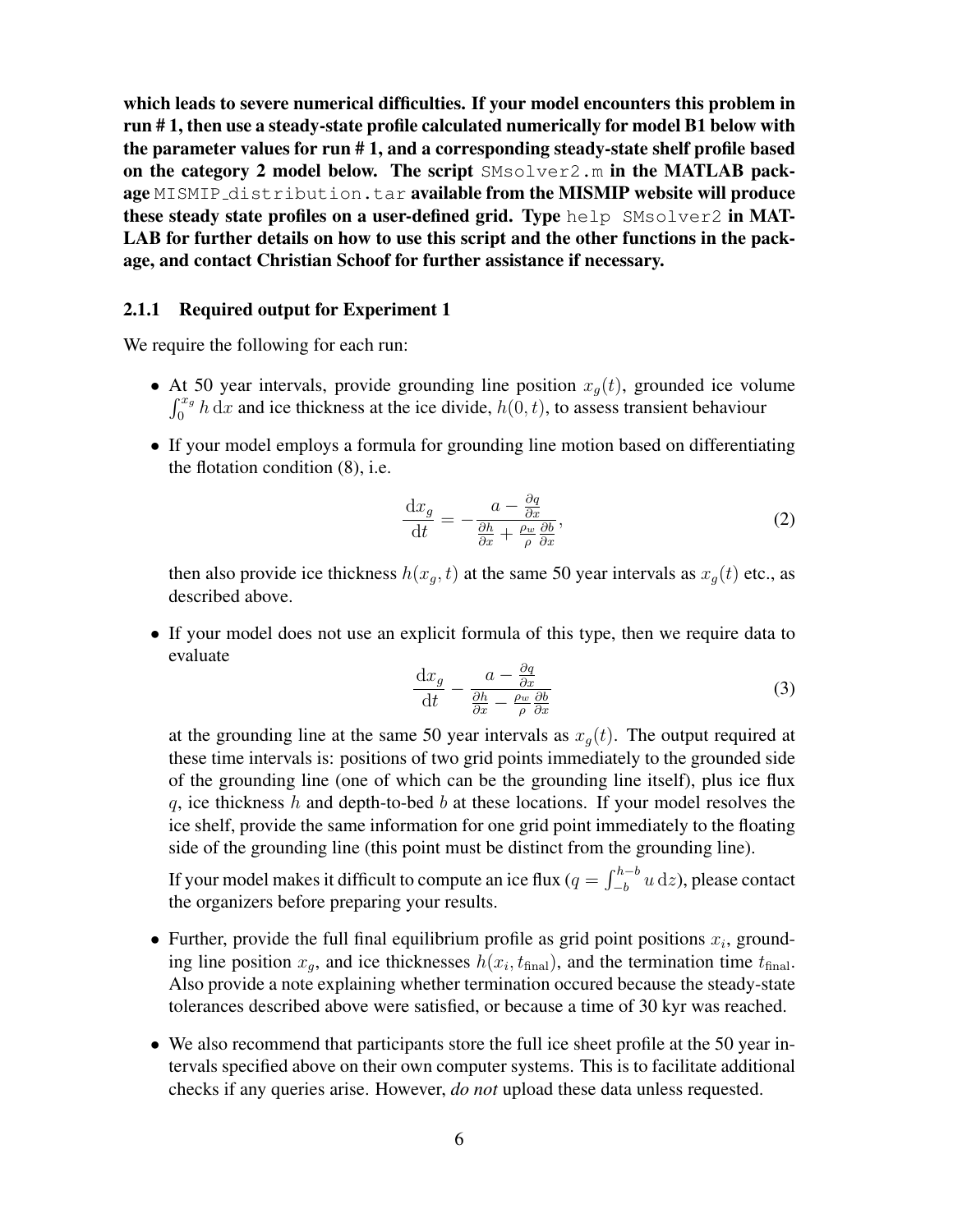#### 2.2 Experiment 2: Reversal of parameter changes

The discussion about neutral equilibria in marine ice sheets makes (*Hindmarsh*, 1996) motivates experiment 2, which is a follow-up to experiment 1. We wish to establish whether the ice sheet relaxes to the same equilibrium profile under retreat as under advance.

Start experiment 2 with the final ice sheet profile obtained from experiment 1. With this initial condition, set A to the value in run no. 8 in table 4, and allow the ice sheet to relax to a new equilibrium. Use the same criterion for having achieved equilibrium as in experiment 1. Then reduce  $\vec{A}$  to the value in run no. 7 in table 4, and again allow the ice sheet to relax to equilibrium. Proceed in this fashion until you reach the value of  $A$  in run no. 1 in table 4. As in experiment 1, we distinguish between experiment 2a and 2b depending which combination of  $m$  and  $C$  values are used in table 3.

#### 2.2.1 Required output for Experiment 2

For each 'run' (value of  $A$  in table 4), report the final equilibrium profile as grid point positions  $x_i$ , grounding line position  $x_g$  and  $h(x_i, t_{\text{final}})$ , as in the penultimate bullet point in section 2.1.1.

#### 2.3 Experiment 3: Hysteresis

The results in *Schoof* (2007b) indicate that ice sheets can undergo hysteresis under parameter variations when the shape of the bed has an overdeepening. This experiment aims asses whether other ice sheet models exhibit the same behaviour, and to assess further how transients differ between different models and discretizations. We deliberately use step changes in parameters to isolate the threshold behaviour expected (and to allow comparison with semi-analytical steady states by allowing relaxation to steady state following each step change). We also anticipate that different models will have different thresholds and that model results in this experiment may differ significantly. This would be an important observation as it indicates that observations of thresholding behaviour in numerical simulations of real ice sheets may be subject to significant uncertainty.

We use the same overdeepened polynomial bed shape as in *Schoof* (2007b):

$$
b(x) = -\left[729 - 2184.8 \times \left(\frac{x}{750 \text{ km}}\right)^2 + 1031.72 \times \left(\frac{x}{750 \text{ km}}\right)^4 - 151.72 \times \left(\frac{x}{750 \text{ km}}\right)^6\right] \text{m.}
$$
\n(4)

Parameter choices for a, n,  $\rho_i$ ,  $\rho_w$  and g are again those in table 3. We again conduct the experiment with the two sets of parameter choices for  $C$  and  $m$  given in table 4, and label these sub-experiments 3a and 3b. The grounding line positions predicted by the category 0 model A1 (see section 4.5) are shown in figures 3 and 4, and we aim to establish whether other models reproduce these curves.

The values for A to be used in experiments 3a and 3b are given in tables 5 and 6. Each sub-experiment, 3a and 3b, will be conducted as follows: As in experiment 1, set up the model domain with a 10 m thick grounded ice layer up to the location where this becomes afloat ( $x = 482.4$  km), and with an optional attached 1 m thick ice shelf. Then run the model with the value A given for 'step 1' in table 5 or 6, as appropriate, for the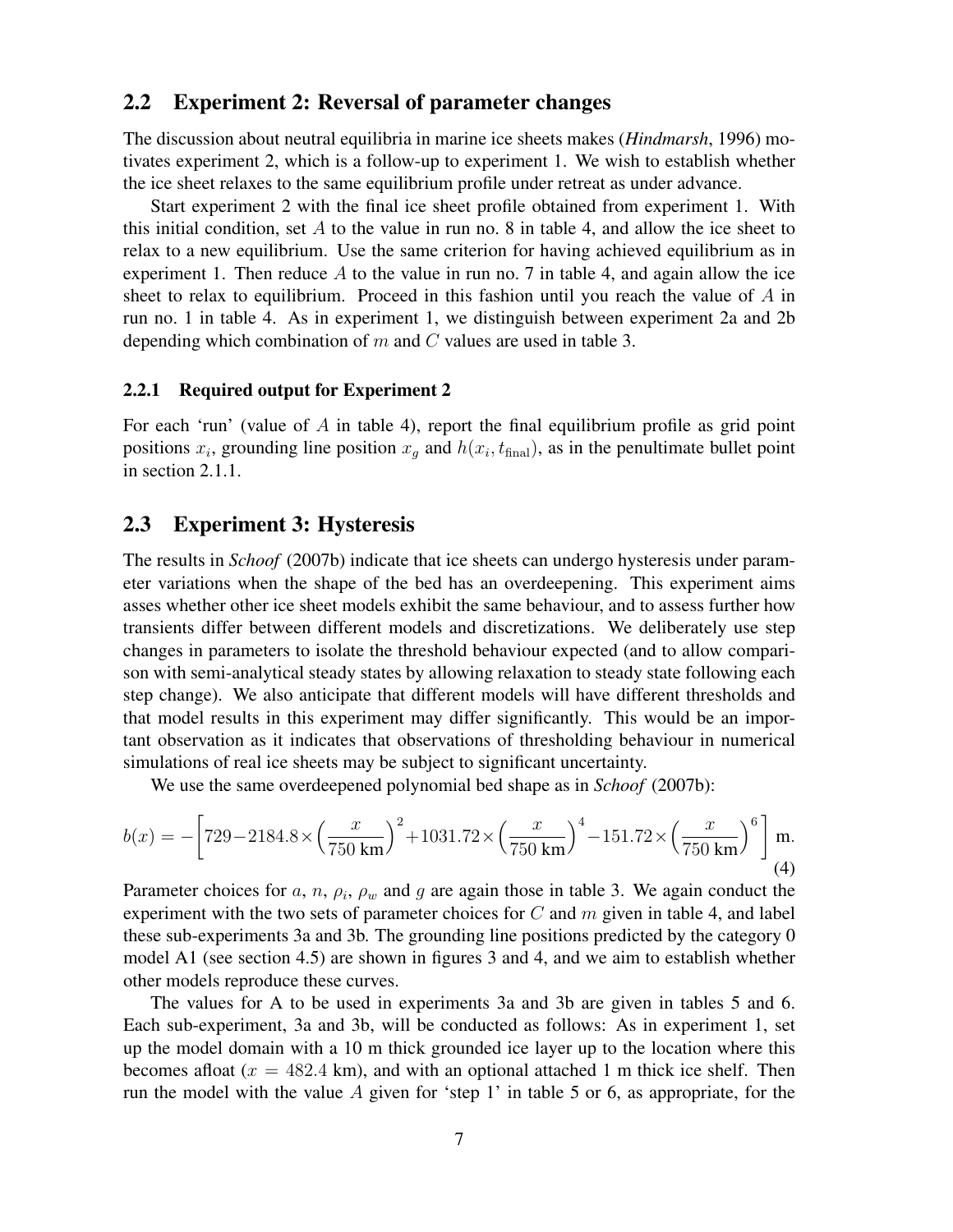time interval given for 'step 1'. Then change the value of  $\tilde{A}$  to that given for 'step 2' but leave the ice sheet geometry unchanged. Continue running the model for the time interval given for 'step 2'. Continue in this fashion until you reach the end of the table. (Note: the different time intervals have been chosen to account for the fact that some changes in A will result in irreversible transitions across the overdeepening, and these transitions can be anticipated to take longer to complete than the smaller ice sheet adjustments that occur for other steps in A, and we base our anticipated thresholds on model B1 in section 4.5 below. Generally, the anticipated threshold vales of A at which these transitions are expected have a 'safety bracket' so that other models, which may have somewhat different thresholds, can also relax to steady state.).

N.B. As in experiment 1, preliminary results from models with an ice shelf have indicated that the specification of initial conditions with uniform ice thickness of 10 m in sheet and shelf (step 1) can lead to ice shelf thickness becoming very small in the early stages of the ice sheet growth, which leads to severe numerical difficulties. If your model encounters this problem in run # 1, then use a steady-state profile calculated numerically for model B1 below with the parameter values for run # 1, and a corresponding steady-state shelf profile based on the category 2 model below. The script  $SMSolver2.m$  in the MATLAB package MISMIP distribution.tar available from the MISMIP website will produce these steady state profiles on a user-defined grid. Type help SMsolver2 in MATLAB for further details on how to use this script and the other functions in the package, and contact Christian Schoof for further assistance if necessary. Note that the package as distributed has depth to bed  $b$ and bed slope  $\partial b/\partial x$  set up for experiment 1 (i.e., based on equation (1)). To change these to equation (4), you will need to comment out and uncomment the relevant lines in the MATLAB functions SMcold bedheight.m and SMcold bedslope.m.

#### 2.3.1 Required output for Experiment 3

We require the same output as for experiment 1 (see section 2.1.1). The 'equilibrium profiles' in last bullet in section 2.1.1 are now simply the profiles at the end of each time interval in the various steps in tables 5 and 6.

### 2.4 Grid spacing and time steps

Each of the experiments 1 and 2 below will be conducted at three grid resolutions:

• Mode 1: Low resolution. If your model uses a fixed grid, use a domain ranging from  $x = 0$  to  $x = 1800$  km, and use 150 equally spaced horizontal grid points in your computational domain. If using a moving grid (employing the spatial coordinate  $\sigma = x/x_a$ , use 100 equally spaced horizontal grid points in the part of your computational domain occupied by the grounded sheet (i.e., 100 equally spaced grid points between  $\sigma = 0$  and  $\sigma = 1$ ). In both cases, if using a staggered grid, use 150 (100) equally spaced points on each grid: i.e., use 150 (100) grid points for thickness h and 150 (100) grid points for for velocity u. If using a higher-order or other model that includes a vertical  $(z)$  coordinate, you may use as many vertical layers as you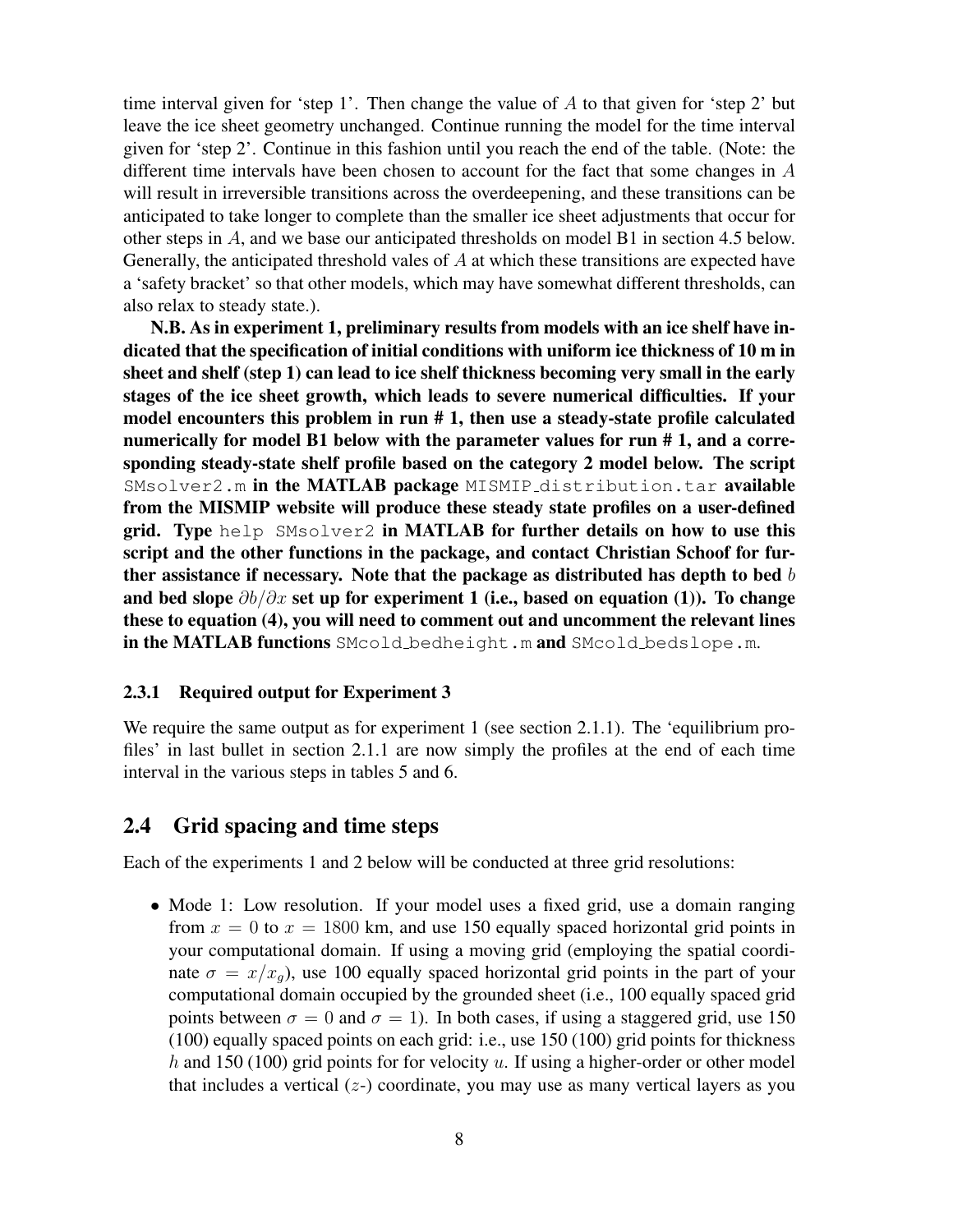

Figure 3: Steady-state grounding line position for the overdeepened bed given by equation 4 (shown in the bottom panel) as a function of A for experiment 3a. The dashed line corresponds to unstable steady states that are not expected to be observed in practice.



Figure 4: Steady-state grounding line position for the overdeepened bed given by equation 4 as a function of A for experiment 3b.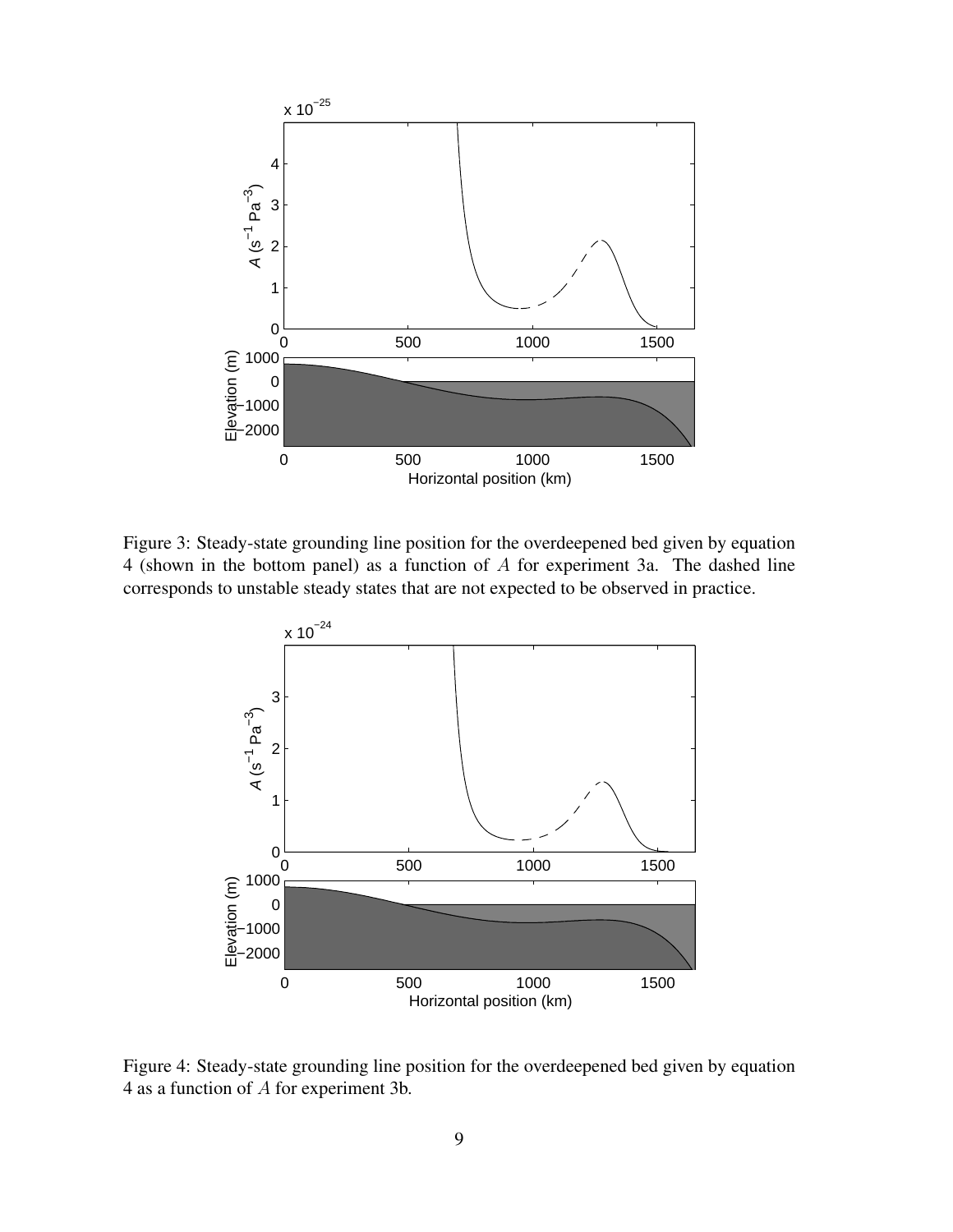wish (though you must state how many layers are used when submitting results). Do not use nested grids or local grid refinements in this mode.

- Mode 2: As for mode 1, but use 1500 equally spaced horizontal grid points in the domain if using a fixed grid, and 1000 equally spaced horizontal grid points if using a moving grid.
- Mode 3: Define your grid at will. This mode allows for local grid refinements near the grounding line, which may be crucial to obtain accurate results. The aim of this mode is to produce the most accurate results you can.

The different specifications for fixed and moving grids are intended to account for the fact that, with the same number of grid points, the effective grid spacing will be smaller for a moving grid when the ice sheet is small than for a fixed grid, which will incorporate many grid points lying outside the grounded part of the ice sheet.

To distinguish between these modes in each experiment, a suffix notation will be used: for instance, experiment 1a run in mode 1 will be experiment 1a-M1.

Time steps: these may be specified by the user as needed to satisfy stability criteria, and must be specified when uploading results. They should be chosen such that results are insensitive to changes in the time step.

# 3 Discretization

How a particular model is discretized is up to each modeller. The aim of the intercomparison exercise is to compare different ways of solving (and hence, discretizing) the models listed below. Specifically, manipulations of the equations described above are permitted (for instance, coordinate stretchings, or the differentiation of the flotation condition (8) to obtain an evolution equation for  $x_q$ ). When submitting results, a full description of the discretization used must be supplied. Include electronic offprints/preprints of relevant papers, if available, or give references. We will categorize different discretization schemes as appropriate at the time of evaluating results.

# 4 Admissible Models

We will consider models for two-dimensional marine ice sheets, in which there is no lateral shearing or 'buttressing' of ice shelves. In the same vein, models must not include representations of the effect of varying flowline width (as is effectively also the case in axisymmetric marine ice sheet models). The models must also be run with a fixed rigid bed and fixed sea levels.

We describe the various admissible categories of model next. If in doubt about which category your model fits into or how it should be configured, please contact the organizers in advance of preparing your results.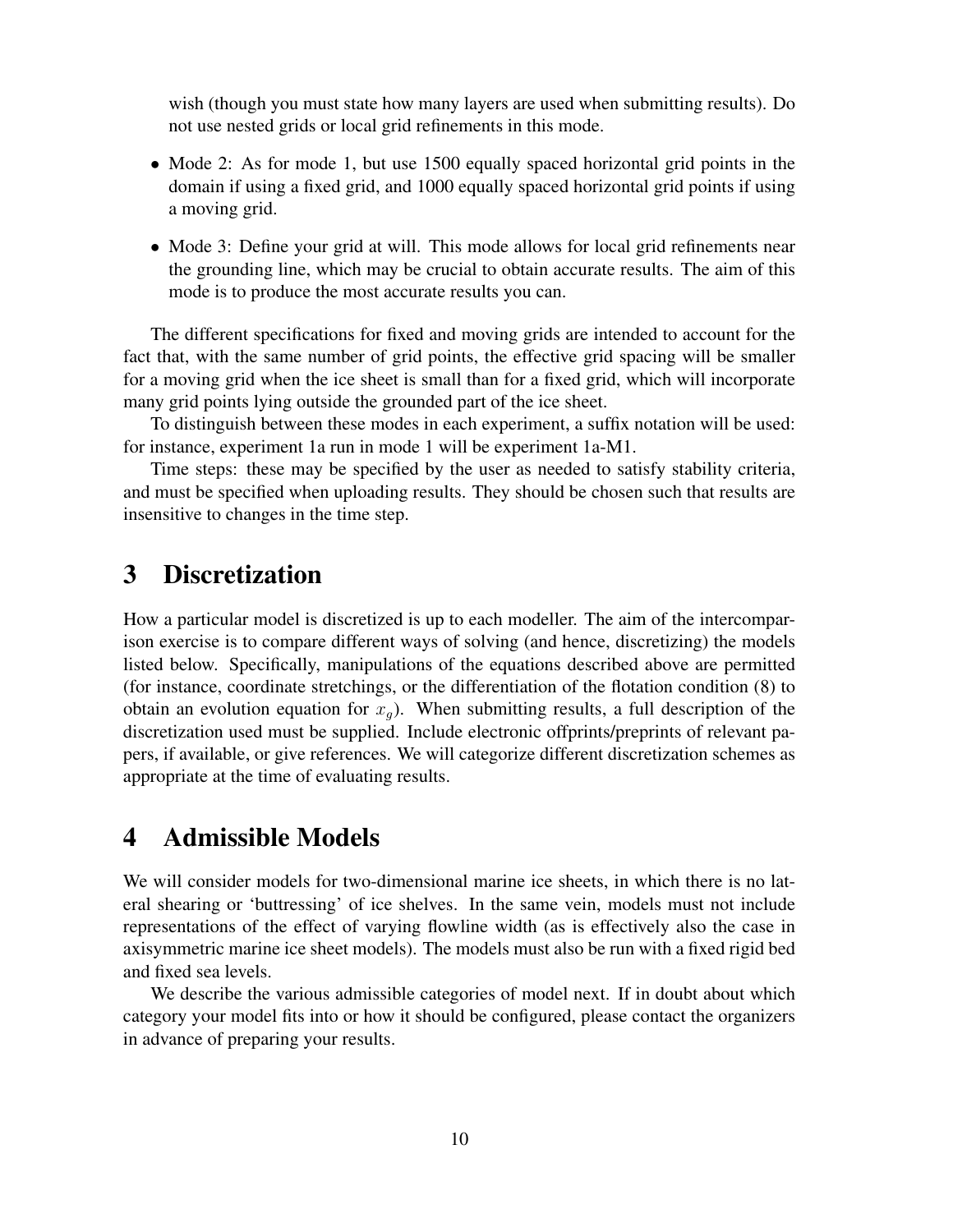#### 4.1 The basic model: category 1

The basic model on which the model intercomparison is built is the simplest possible model for a marine ice sheet that can account for the longitudinal stresses that couple ice shelf to ice sheet; all the parameters listed in table 1 the previous section pertain to this model. It describes a rapidly sliding ice sheet in which there is no variation in ice velocity across the thickness of the ice (e.g. *Muszynski and Birchfield*, 1987). This is also the model for which a simple boundary layer theory is available (see section 4.5).

Let h be ice thickness and  $u$  ice velocity, while  $b$  is the depth of the ice sheet bed below sea level and  $x$  is horizontal position. The grounded ice sheet occupies the region  $0 < x < x_q$ , where the grounding line position  $x_q$  can change over time t. Then mass and momentum conservation are described by

$$
\frac{\partial h}{\partial t} + \frac{\partial (hu)}{\partial x} = a,\tag{5}
$$

$$
\frac{\partial}{\partial x} \left[ 2A^{-1/n} h \left| \frac{\partial u}{\partial x} \right|^{1/n-1} \frac{\partial u}{\partial x} \right] - C|u|^{m-1} u - \rho_i g h \frac{\partial (h-b)}{\partial x} = 0. \tag{6}
$$

 $\rho_i$  and g are ice density and acceleration due to gravity, respectively, while A is the rheological coefficient in Glen's law, and  $n$  is the corresponding exponent.  $\alpha$  is ice accumulation rate, while the term  $C|u|^{m-1}u$  represents friction at the bed, assumed to behave as  $\tau_b = C |u_b|^{m-1} u_b$ . Note that we have defined b to be positive if the bed is below sea level, i.e., depth of the bed is measured downwards (see also figure 1).

The centre of the symmetrical ice sheet is located at  $x = 0$ . Symmetry implies that

$$
\frac{\partial (h-b)}{\partial x} = u = 0 \quad \text{at } x = 0. \tag{7}
$$

At the grounding line position,  $x = x_q$ , the ice becomes afloat, and coupling with the ice shelf (assumed unbuttressed) imposes a longitudinal stress:

$$
h = \frac{\rho_w}{\rho_i} b,\tag{8}
$$

$$
2A^{-1/n}h\left|\frac{\partial u}{\partial x}\right|^{1/n-1}\frac{\partial u}{\partial x} = \frac{1}{2}\rho_i\left(1 - \frac{\rho_i}{\rho_w}\right)gh^2 \qquad \text{at } x = x_g. \tag{9}
$$

Here,  $\rho_w$  is the density of water.

*All material model parameters like* A*,* C*,* m*,* n*,* ρ<sup>i</sup> *,* ρ<sup>w</sup> *and* g *will be treated as constants (independent of position and time). No lateral shearing or buttressing effects, or representations of varying flowline widths will be considered; if these are included in a particular code, they must be switched off. The model parameters to be used will be specified below.*

### 4.2 Sheet with an attached shelf: category 2

The boundary conditions (8) and (9) arise from integrating equations for an attached ice shelf. An alternative formulation is to resolve the attached shelf. Let the shelf occupy a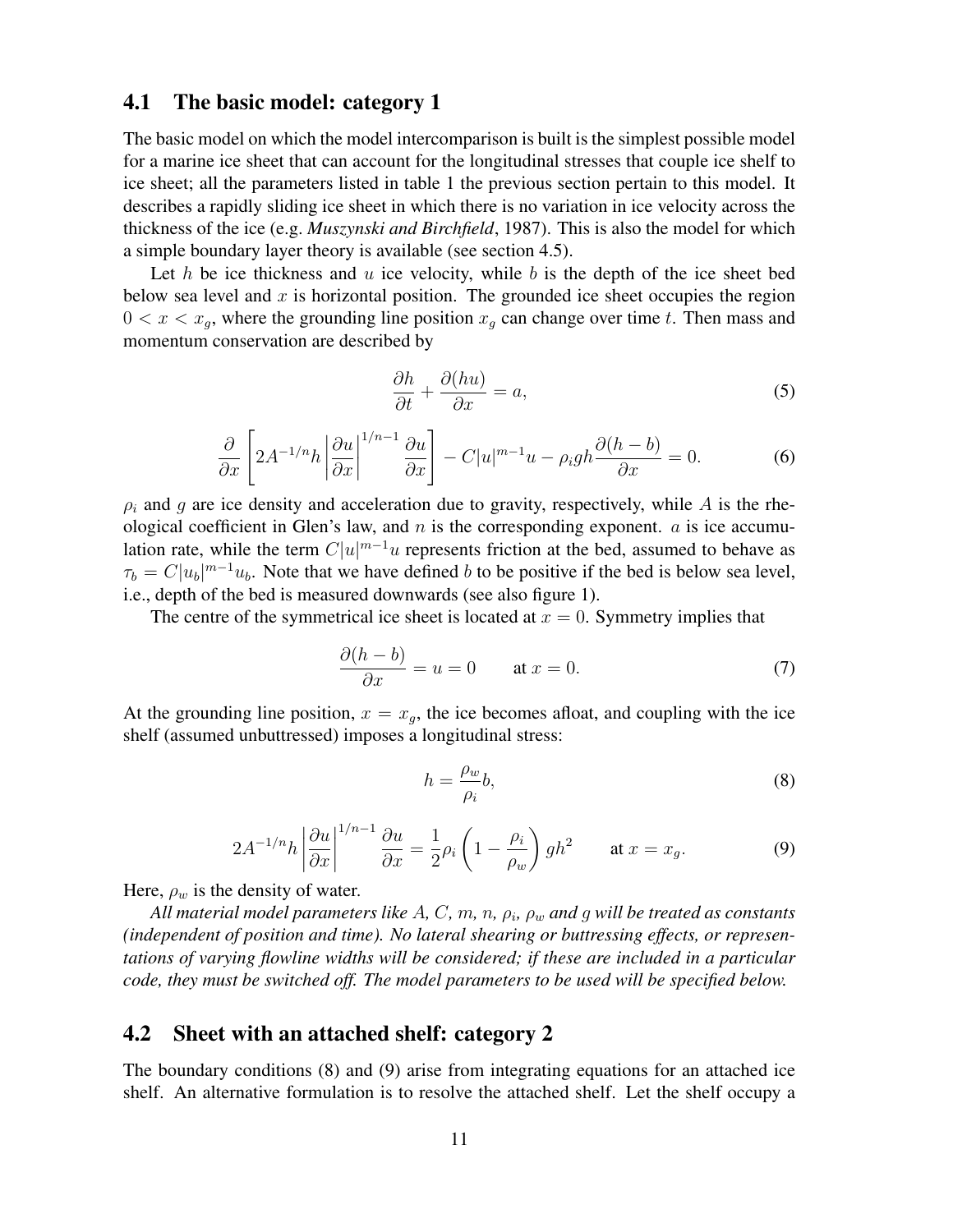domain  $x_q < x < x_c$ , where  $x_c$  can also evolve if desired. The shelf must not make contact with the bed. Then mass and momentum conservation for the shelf are

$$
\frac{\partial h}{\partial t} + \frac{\partial (hu)}{\partial x} = a,\tag{10}
$$

$$
\frac{\partial}{\partial x}\left[2A^{-1/n}h\left|\frac{\partial u}{\partial x}\right|^{1/n-1}\frac{\partial u}{\partial x}\right]-\rho_i(1-\rho_i/\rho_w)gh\frac{\partial h}{\partial x}=0,\tag{11}
$$

while equations (5) and (6) are retained as descriptions for the grounded sheet.

The symmetry condition (7) is maintained at  $x = 0$ . At the grounding line, we assume no jumps in ice flux, ice thickness and longitudinal stress:

*h*, *u* and 
$$
\frac{\partial u}{\partial x}
$$
 are continuous at  $x = x_g$ , with  $h = \frac{\rho_w}{\rho_i}b$ . (12)

At the calving front, there is an imbalance between hydrostatic pressures in ice and water due to the buoyancy of ice. This imbalance must be compensated by a longitudinal stress (e.g. *Shumskiy and Krass*, 1976):

$$
2A^{-1/n}h\left|\frac{\partial u}{\partial x}\right|^{1/n-1}\frac{\partial u}{\partial x} = \frac{1}{2}\rho_i g\left(1 - \frac{\rho_i}{\rho_w}\right)h^2 \qquad \text{at } x = x_c.
$$
 (13)

 $x_c$  can either be held fixed or a calving relation can be specified. There must always be a shelf in this model formulation, i.e., calving must not remove the shelf entirely in the model runs so that  $x_c > x_q$  at all times.

As before, model parameters such as A, C, m, n,  $\rho$ ,  $\rho_w$  and g must be treated as constants.

## 4.3 Higher order and other vertical-shear-resolving models: category 3

Higher-order or shear resolving models (e.g., Blatter's higher-order model (*Blatter*, 1995), models that solve Stokes' equations, or models analogous to categories 1 and 2 but with a representation of vertical shearing in the ice) are also encouraged. These must include the following features:

- As above, use only one horizontal dimension  $x$ , and do not include effects such as varying flowline width
- Lateral shearing and buttressing will again not be considered
- Sliding must be described by a friction-velocity relationship of the form  $\tau_b = C|u_b|^{m-1}u_b$
- Glen's law must be used
- The models must be run in an 'isothermal' mode, i.e., the Glen's law parameter A must be treated as constant with depth in the ice. This will be the case even when the value of  $A$  suggests subtemperate ice (in which case, in a realistic simulation, no sliding might be assumed).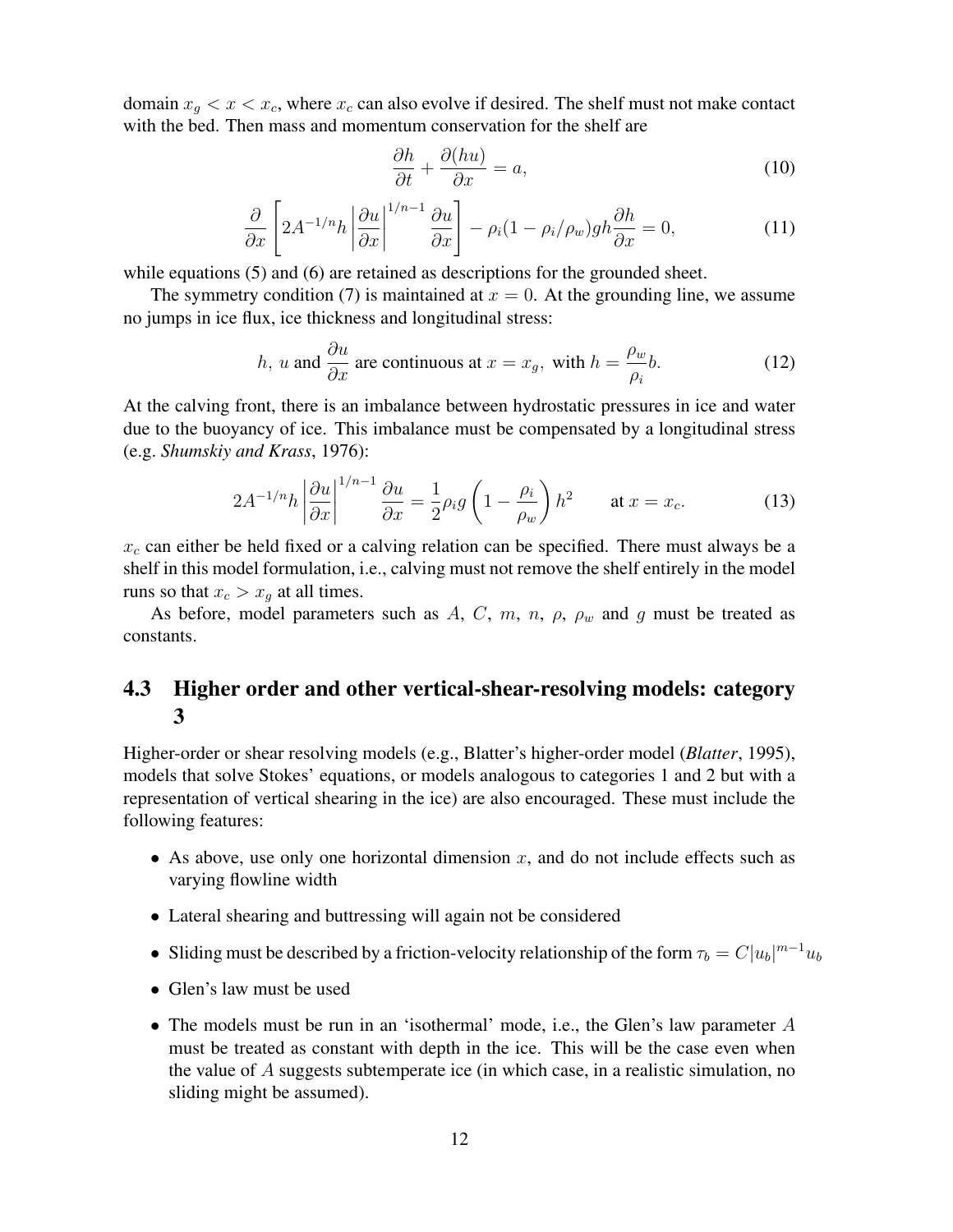- Longitudinal stresses must be included, but by contrast with categories 1 and 2, vertical shearing must also be included (whether the model is depth-integrated or not)
- By analogy with categories 1 and 2, an ice shelf may be included explicitly, or flotation and stress conditions analogous to (8) and (9) can be used
- A symmetry condition of the form (7) applies at the ice divide  $x = 0$

Again, all material model parameters  $(A, C, m, n, \rho_i, \rho_w$  and g in tables 2–4) must be treated as constants (independent of position and time). A full description of the model equations used must be submitted along with results. If using a model in which normal stress at the bed is not cryostatic (for instance, a full Stokes equation model), ensure that you state explicitly how flotation at the grounding line is handled.

### 4.4 Other models: category 4

Other marine ice sheet models that do not fit into the categories above are also welcome to participate. This explicitly includes shallow-ice models that have a moving grounding line (other than the specific shallow ice models described in the next section, which are excluded from category 4). The following restrictions on model formulation are again required:

- Use only one horizontal coordinate  $x$ , and do not include the effect of varying flowline width etc.
- Do not include lateral shearing and buttressing
- Use a sliding law of the form  $\tau_b = C|u_b|^{m-1}u_b$
- Use Glen's law with constant coefficient A
- Use constant material parameters such as  $A, C, m, n, \rho_i, \rho_w$  and g
- The ice sheet must be symmetrical about  $x = 0$

### 4.5 Asymptotic models: category 0

In this section, we describe four shallow ice-type models that are simpler than those in categories 1–4. These shallow ice models are based on the boundary layer theory due to *Schoof* (2007a). As described in *Schoof* (2007b), they are in good agreement with numerical results for the category 1 model, at least for the particular discretizations employed in that paper. All the shallow ice models consider only the grounded part of the ice sheet  $0 < x < x_g$ , and apply a moving boundary condition at  $x = x_g$  to evolve the grounding line position.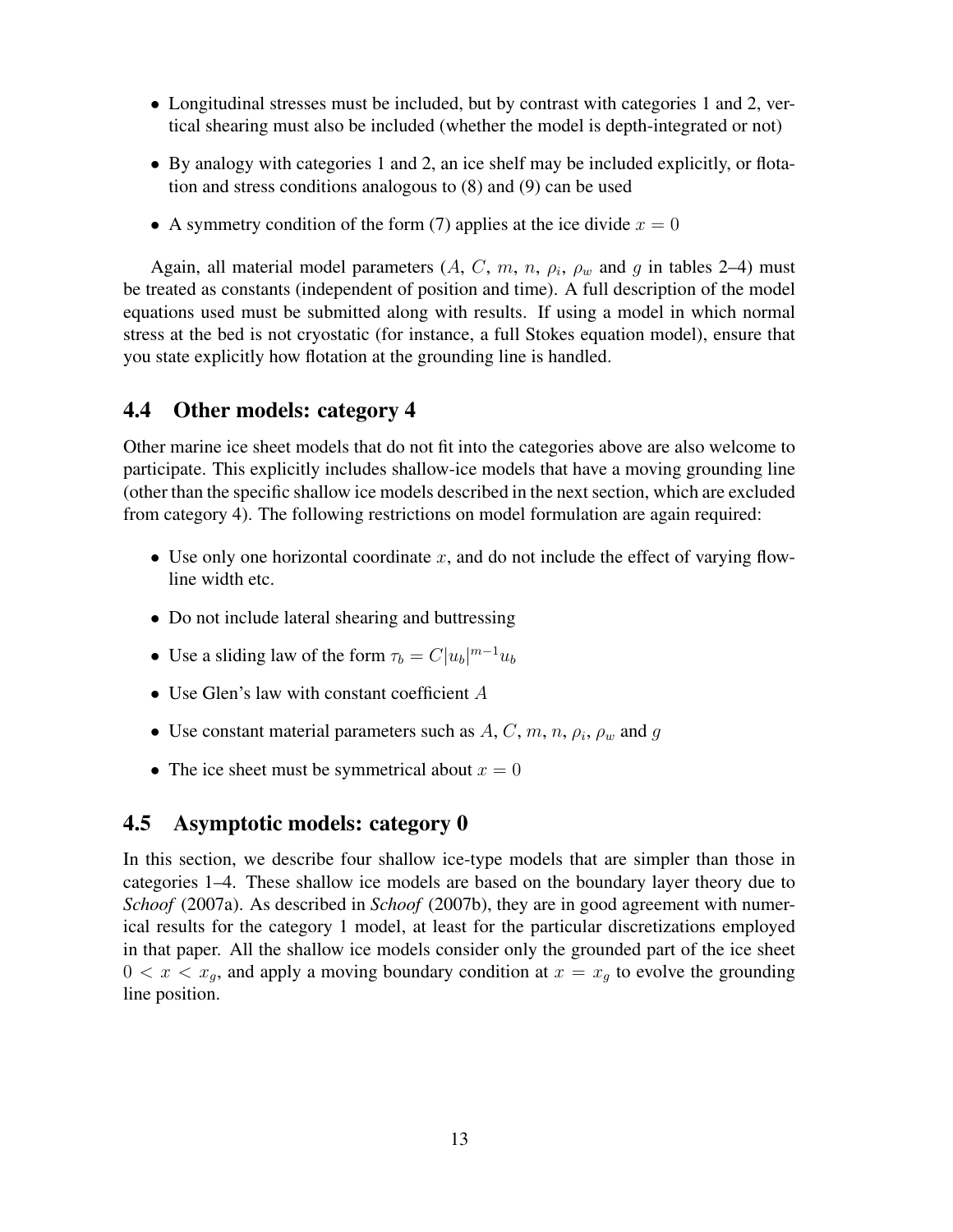#### 4.5.1 Model A1

This is model A of *Schoof* (2007b), and is intended to provide a good approximation to category 1 and 2 models.

The ice sheet interior is described by a shallow ice-type equation in which ice flux  $q = uh$  arises purely through sliding:

$$
q = -\left(\frac{\rho_i g}{C}\right)^{\frac{1}{m}} h^{1+\frac{1}{m}} \left|\frac{\partial (h-b)}{\partial x}\right|^{\frac{1}{m}-1} \frac{\partial (h-b)}{\partial x}.
$$
 (14)

The continuity equation for the ice sheet becomes

$$
\frac{\partial h}{\partial t} + \frac{\partial q}{\partial x} = a.
$$
 (15)

The prescription for grounding line migration in terms of local bed and ice geometry at  $x = x_q$  is:

$$
\left(\frac{\rho_w}{\rho_i} \frac{\partial b}{\partial x} - \frac{\partial h}{\partial x}\right) \frac{dx_g}{dt} = -\frac{A}{4^n} (\rho_i g)^n (1 - \rho_i / \rho_w)^n h^{n+1} + a + \left(\frac{\rho_i g}{C}\right)^{\frac{1}{m}} h^{\frac{1}{m}} \left| \frac{\partial h}{\partial x} - \frac{\partial b}{\partial x} \right|^{\frac{1}{m}-1} \left( \frac{\partial h}{\partial x} - \frac{\partial b}{\partial x} \right) \frac{\partial h}{\partial x}
$$
(16)

This is combined with a flotation condition (8) at  $x = x_g$ :

$$
h = \frac{\rho_w}{\rho_i} b. \tag{17}
$$

At the ice divide, the symmetry condition (7) applies.

#### 4.5.2 Model B1

This is model B of *Schoof* (2007b), and is similar in its scope and formulation to model A1. The only difference from model A1 is that the grounding line migration prescription (16) is replaced by a flux condition:

$$
q(x_g) = \left(\frac{A(\rho_i g)^{n+1} (1 - \rho_i / \rho_w)^n}{4^n C}\right)^{\frac{1}{m+1}} [h(x_g)]^{\frac{m+n+3}{m+1}}.
$$
 (18)

#### 4.5.3 Model A3 and B3

The boundary layer theory in *Schoof* (2007a) can be extended to deal with ice sheets that also have some shearing across the ice (Schoof, paper in preparation). We will use this version of the boundary layer theory in order to facilitate benchmarking of category 3 model results, which allow for representations of vertical shear. The equivalent of models A1 and B1 in this case are the same as model A1 and B1, respectively, except that the flux prescription in (14) is altered to

$$
q = -\frac{A(\rho_i g_i)^n}{n+2} h^{n+2} \left| \frac{\partial (h-b)}{\partial x} \right|^{n-1} \frac{\partial (h-b)}{\partial x} - \left( \frac{\rho_i g}{C} \right)^{\frac{1}{m}} h^{1+\frac{1}{m}} \left| \frac{\partial (h-b)}{\partial x} \right|^{\frac{1}{m}-1} \frac{\partial (h-b)}{\partial x}.
$$
\n(19)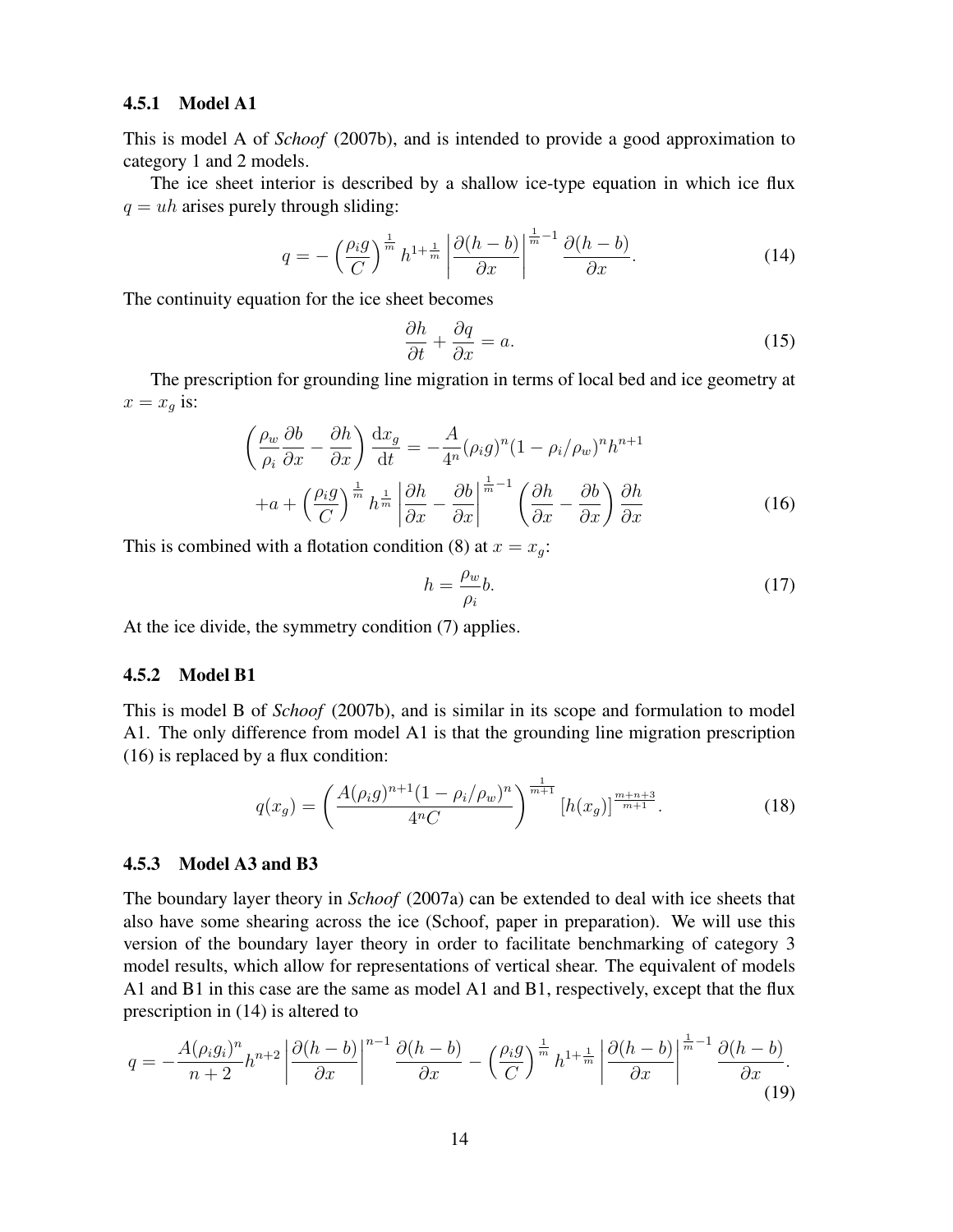This can be seen to agree with (14) in the limit where the first flux term in (19) (due to shearing) is small compared with the second (due to sliding).

# 5 Timeline and upload procedures

# 5.1 Timeline

The project was launched in September, 2007. The deadline for submission of final results was September, 2009. If you wish to participate in MISMIP, please contact the organizers via e-mail at cschoof@eos.ubc.ca, rcah@bas.ac.uk and fpattyn@ulb.ac.be, and also include the ISMIP coordinator, Philippe Huybrechts, at phuybrec@vub.ac.be.

## 5.2 Web addresses and upload site

Details and updates for the project will continue to be posted at

http://homepages.ulb.ac.be/˜fpattyn/mismip

while the ISMIP project homepage (which acts as an umbrella for MISMIP and currently three other intercomparisons) is at

http://homepages.vub.ac.be/˜phuybrec/ismip.html

Upload of data is by anonymous ftp at

ftp://ftp.ulb.ac.be/pub/exchange/fpattyn/incoming

When you have uploaded a file, please send an email to Frank Pattyn (fpattyn@ulb.ac.be) as your files will only reside on the ftp server for two weeks.

# 5.3 Upload format

Units to be used:

- Time in years
- distances in metres
- 'volumes' (= areas in our 2-D exeriments) in metres<sup>2</sup>
- fluxes in metres<sup>2</sup> per year

The general output file name on upload is to begin with information in the format NNNn Ee Mm Aa, with the following components:

• NNN = three letter character for name, made up by the first character of the first name followed by the first two characters of the last name, e.g. FPA = Frank Pattyn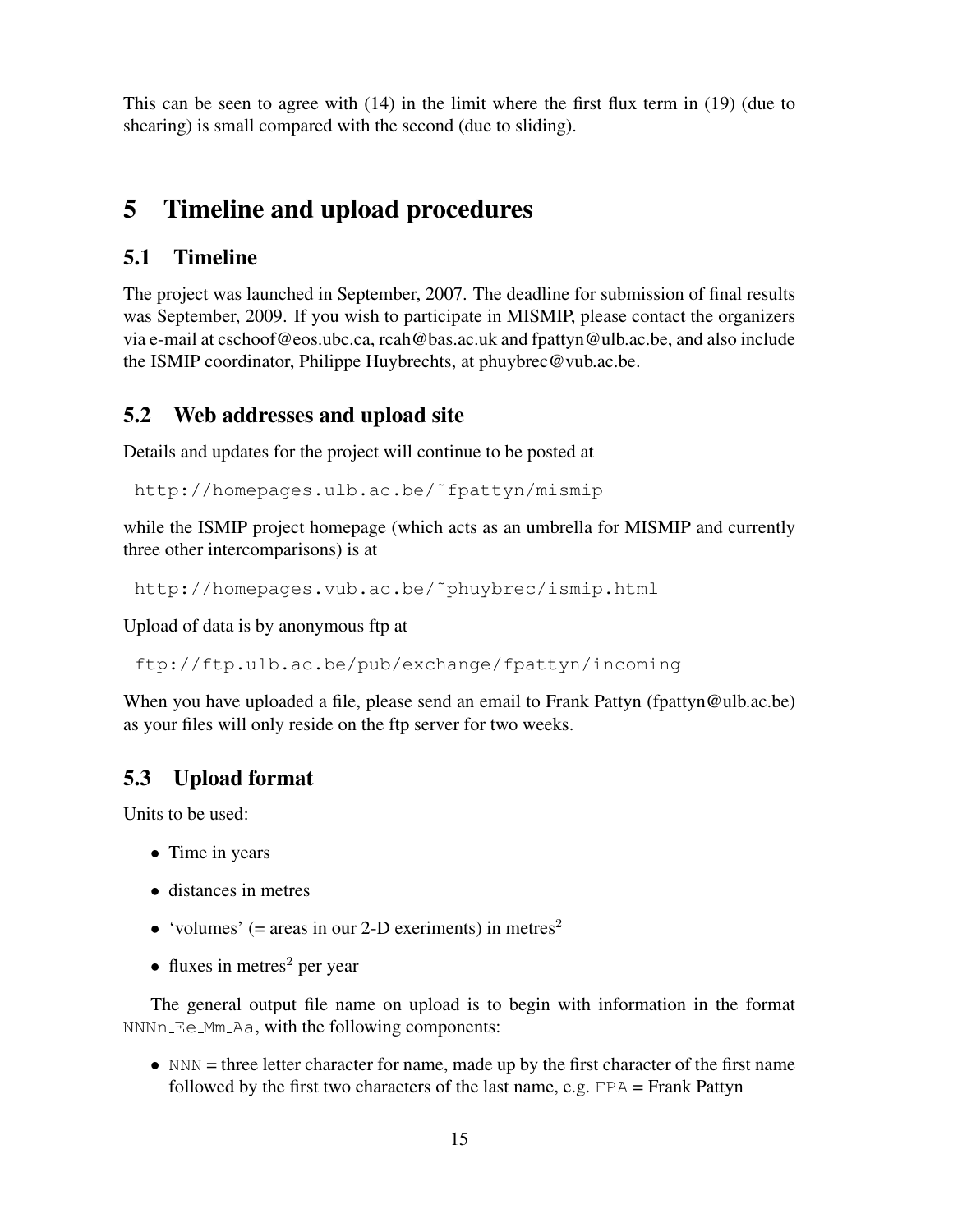- n = model number (n = 1 if you have only one model, or 2, 3, ... if you have more than one model)
- $E =$  experiment number (1, 2, or 3)
- $\bullet$  e = either 'a' or 'b', depending on the two sliding settings (C and m) according to Table 3.
- $\bullet$  M = control character denoting the grid size
- $m = \text{grid mode } (1, 2 \text{ or } 3, \text{ according to the three different cases, i.e., '1' for 100})$ equally spaced grid points, '2' for 1000 equally spaced grid points, or '3' for own choice. The latter should be documented in a separate file)
- $\bullet$  A = control character denoting the value of A (flow parameter)
- $\bullet$  a = value in the range 1 to 16, corresponding to the value of the flow parameter, as given in table 4 for experiments 1 and 2, or tables 5 and 6 for experiment 3.

Example: model 2 by Frank used on experiment 1b, with grid mode 2 and the third value of flow parameter A (i.e., 'run no. 3' in table 4) would be uploaded using file names beginning with FPA2\_1b\_M2\_A3

Further extensions and the format of data in the files depend on the type of information that is contained in them and partly on the type of model used:

• For the data calculated every 50 years in experiments 1 and 3, use filenames of the form NNNn\_Ee\_Mm\_Aa\_t. This file is a tabulated or space delimited text file that contains either five, twelve or sixteen columns (the number of lines depends on the number of plotted time sequences, every 50 years). Five columns are required if your model uses equation (2), in which case he columns are:

 $t \quad x_q$  Volume  $h(0, t)$   $h(x_q, t)$ 

For models that do not use (2) but ensure that the flotation condition is satisfied at the grounding line instead of differentiating it, you will need either thirteen or seventeen columns. If your model does not include a shelf, use thirteen columns, with the format

t  $x_a$  Volume  $h(0, t)$   $h(x_a, t)$   $x_1$   $h(x_1, t)$ ,  $b(x_1)$   $q(x_1, t)$   $x_2$   $h(x_2, t)$  $b(x_2)$   $q(x_2, t)$ 

**Remember that the sign convention for b is positive down.** Here,  $x_1$  and  $x_2$  are the positions of two grid points immediately to the grounded side of the grounding line. One of these can be the grounding line itself, say  $x_1 = x_q$ , but even in that case  $x_1$ must be entered in its own column despite the fact that it simply repeats the values given in the  $x_q$  column. For models that resolve the shelf, you will require seventeen columns, with the format

t  $x_g$  Volume  $h(0, t)$   $h(x_g, t)$   $x_1$   $h(x_1, t)$   $b(x_1)$   $q(x_1, t)$   $x_2$   $h(x_2, t)$  $b(x_2)$   $q(x_2, t)$   $x_3$   $h(x_3, t)$   $b(x_3)$   $q(x_3, t)$ 

where  $x_3$  is the position of a grid point immediately on the floating side of the grounding line (and  $x_3$  *must not* coincide with the grounding line).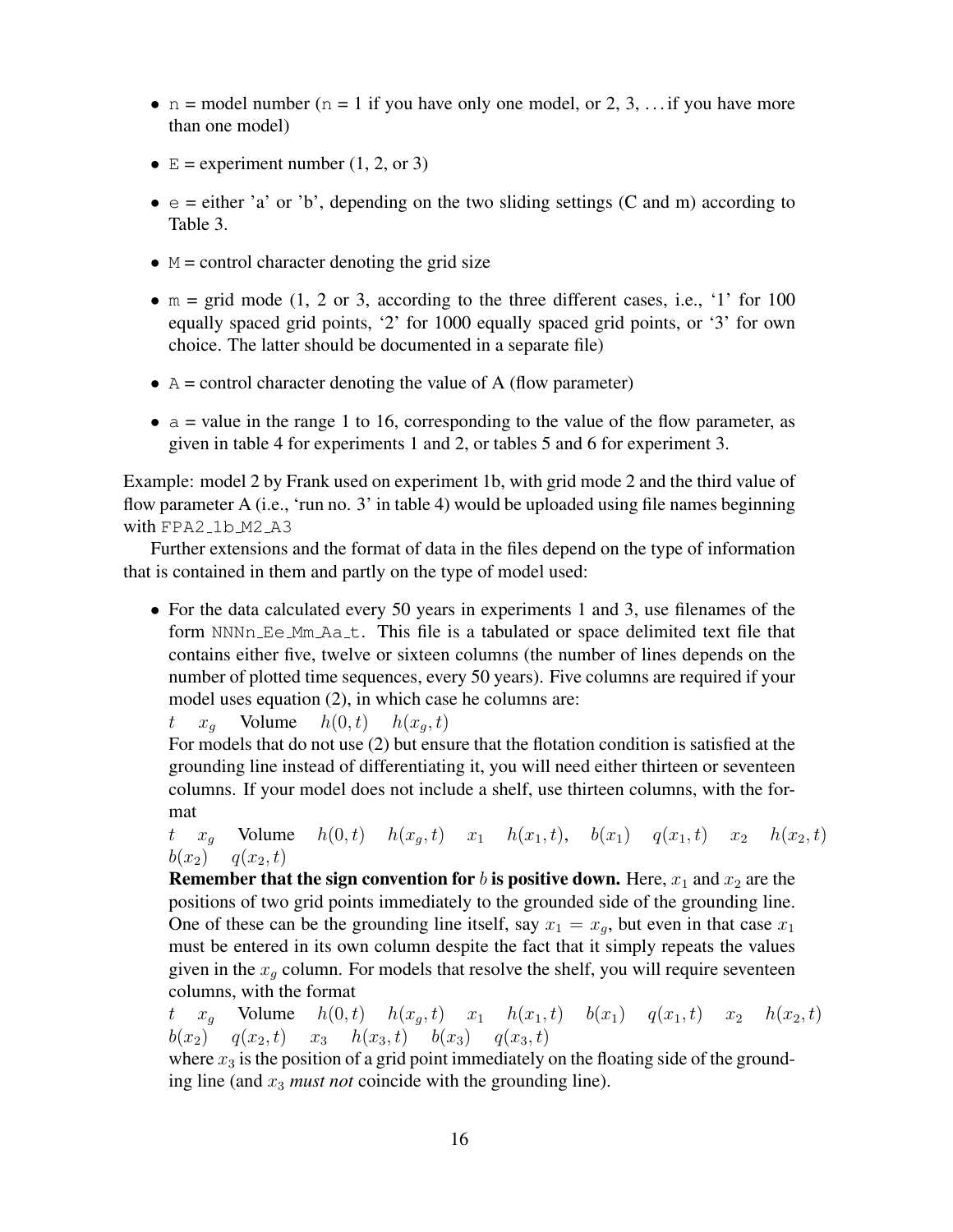- For the steady state results in experiments 1, 2 and 3, use file names of the form  $NNNn$  Ee  $Mm$  Aa  $\text{ss}$ . These files are tabulated or space delimited text files with two columns (the number of lines depends on the number of grid points used and starts from the ice divide), of the form
	- $x_i$   $h(x_i, t_f)$

where  $x_i$  are grid point positions. If your model *does not* assume hyrdostatic equilibrium, then these files should be tabulated or space delimited text files with three columns, of the form

 $x_i$   $h(x_i, t_f)$   $l(x_i, t_f)$ where  $l(x_i, t)$  is the depth of lower boundary of the ice below sea level at grid point position  $x_i$ 

• Provide the steady state grounding line positions and times at which they were attained separately, using file names  $NNNn$  Ee  $Mm$  Aa f, and provide tabulated or space delimited text files with two entries each, of the form  $x_q(t_f)$   $t_f$ 

corresponding to final grounding line position and time needed to reach that position.

# References

- Blatter, H. (1995), Velocity and stress fields in grounded glaciers a simple algorithm, *J. Glaciol.*, *31*(138), 333–344.
- Chugunov, V.A., and A.V. Wilchinsky (1996), Modelling of marine glacier and ice-sheetice-shelf transition zone based on asymptotic analysis, *Ann. Glaciol.*, *23*, 59–67.
- Dupont, T.K., and R.B. Alley (2005), Assessment of the importance of ice-shelf buttressing to ice sheet flows, *Geophys. Res. Letts.*, *32*(L04503), doi:10.1029/2004GL022024.
- Hindmarsh, R.C.A. (1993), Qualitative dynamics of marine ice sheets, in *Ice in the Climate System*, edited by W.R. Peltier, pp. 67–99, Springer-Verlag, Berlin.
- Hindmarsh, R.C.A. (1996), Stability of ice rises and uncoupled marine ice sheets, *Ann. Glaciol.*, *23*, 94–104.
- Hindmarsh, R.C.A. (2006), The role of membrane-like stresses in determining the stability and sensitivity of the antarctic ice-sheets: back-pressure and grounding-line motion, *Phil. Trans. R. Soc. Lond. A*, *364*(1844), 1733–1767, doi:10.1098/rsta.2006.1797.
- Hindmarsh, R.C.A., and E. LeMeur (2001), Dynamical processes involved in the retreat of marine ice sheets, *J. Glaciol.*, *47*(157), 271–282.
- Huybrechts, P., T. Payne and The EISMINT Intercomparison Group (1996), EISMINT benchmarks for testing ice-sheet models, *Ann. Glaciol.*, *23*, 1–12.
- MacAyeal, D.R. (1989), Large-scale flow over a viscous basal sediment: theory and application to Ice Stream E, Antarctica, *J. Geophys. Res.*, *94*(B4), 4017–4087.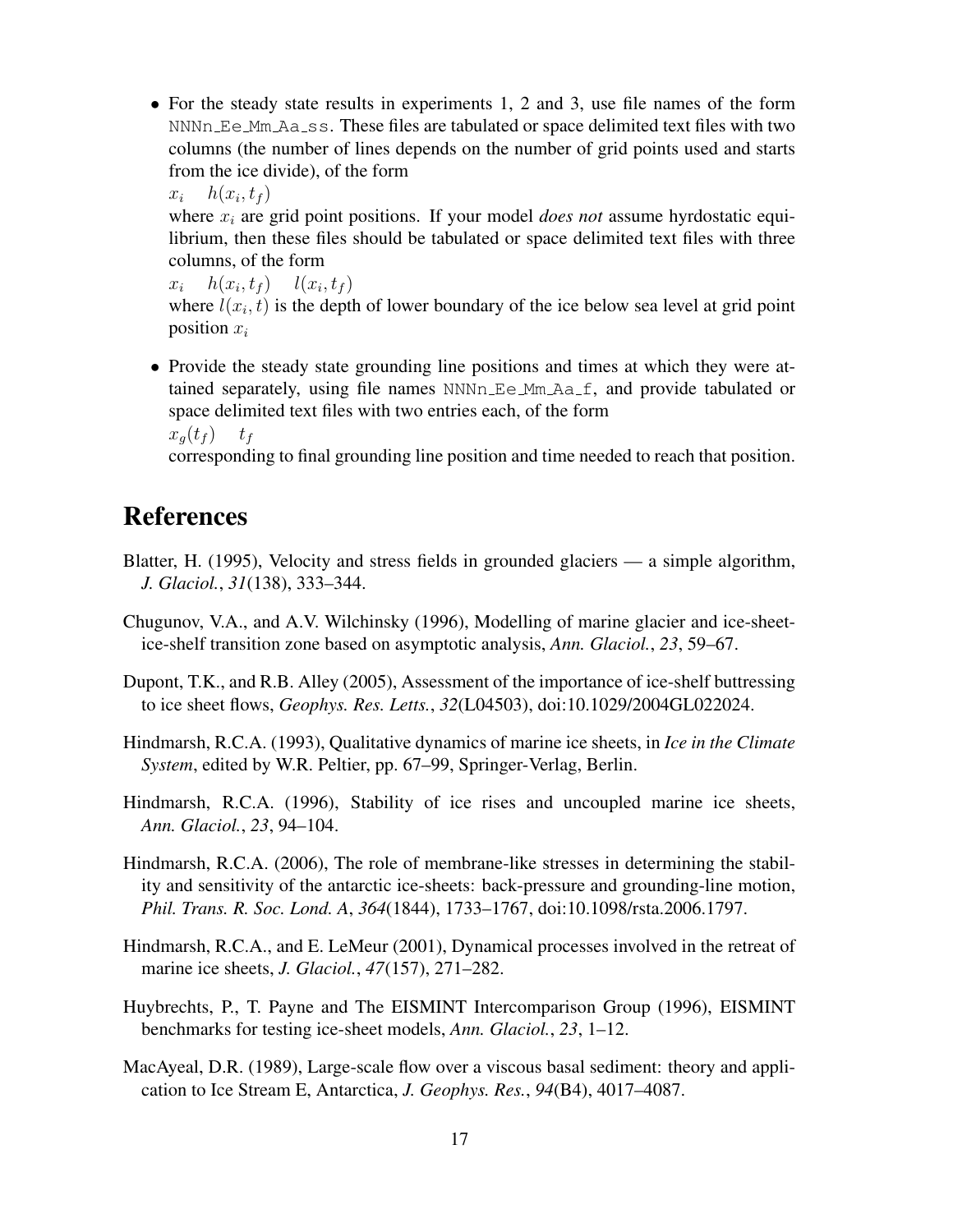- Muszynski, I., and G.E. Birchfield (1987), A coupled marine ice-stream-ice-shelf model, *J. Glaciol.*, *33*(113), 3–15.
- Pattyn, F., A. Huyghe, S. De Brabander, and B. De Smedt (2006), Role of transition zones in marine ice sheet dynamics, *J. Geophys. Res.*, *111*(F02004), doi:10.1029/2005JF000394.
- Payne, A.J., A. Vieli, A.P. Shepherd, D.J. Wingham, and E. Rignot (2004), Recent dramatic thinning of the largest West Antarctic ice stream triggered by oceans, *Geophys. Res. Letts.*, *31*(23), doi:10.1029/2004GL021,284.
- Schoof, C. (2007a), Marine ice sheet dynamics. Part I. The case of rapid sliding, *J. Fluid Mech.*, *573*, 27–55.
- Schoof, C. (2007b), Ice sheet grounding line dynamics: steady states, stability and hysteresis, *J. Geophys. Res.*, *112*, F03S28, doi:10.1029/2006JF000664
- Shumskiy, P.A., and M.S. Krass (1976), Mathematical models of ice shelves, *J. Glaciol.*, *17*, 419–432.
- Thomas, R.H., and C.R. Bentley (1978), A model for Holocene retreat of the West Antarctic ice sheet, *Quat. Res.*, *10*(2), 150–170.
- van der Veen, C.J. (1985), Response of a marine ice sheet to changes at the grounding line, *Quat. Res.*, *24*, 257–267.
- Vieli, A., and A.J. Payne (2005), Assessing the ability of numerical ice sheet models to simulate grounding line migration, *J. Geophys. Res.*, *110*(F01003), doi:10.1029/2004JF000202.
- Weertman, J. (1974), Stability of the junction of an ice sheet and an ice shelf, *J. Glaciol.*, *13*(67), 3–13.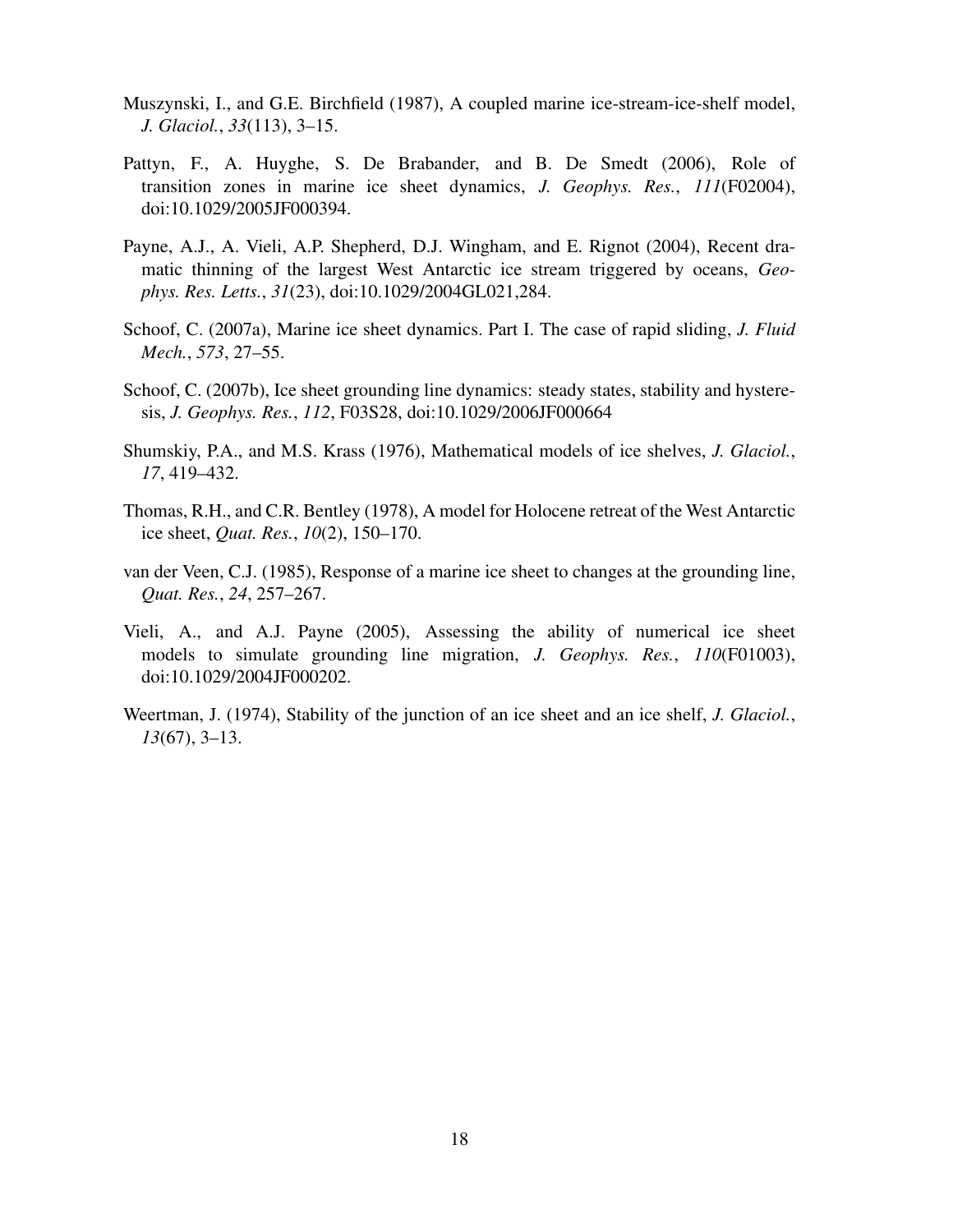| Parameter        | physical meaning                                      |
|------------------|-------------------------------------------------------|
| $\rho_i$         | ice density                                           |
| $\rho_w$         | water density                                         |
| g                | gravitational acceleration                            |
| $\it{n}$         | exponent in Glen's law                                |
| $\overline{A}$   | Glen's law coefficient                                |
| $\mathcal{C}^*$  | bed friction parameter                                |
| m                | bed friction exponent, so $\tau_b = C u ^{m-1}$       |
| $\alpha$         | accumulation rate                                     |
| $\mathcal{X}$    | horizontal coordinate                                 |
| $x_g$            | grounding line position                               |
| h.               | ice thickness                                         |
| h                | depth of the bed below sea level (positive downward!) |
| q                | ice flux                                              |
| $\boldsymbol{u}$ | ice velocity                                          |

Table 1: List of parameters prescribed for the experiments, as well as other symbols.

| Parameter | value                             |
|-----------|-----------------------------------|
| $\mu_i$   | $900 \text{ kg m}^{-3}$           |
| $\rho_w$  | $1000 \text{ kg m}^{-3}$          |
| q         | $9.8 \text{ m s}^{-2}$            |
| $n\,$     | 3                                 |
| A.        | $0.3 \text{ m} \text{ year}^{-1}$ |

Table 2: List of parameter values used in experiments 1 and 2.

|   | Parameter experiment 1a/2a                                                                               | experiment 1b/2b |
|---|----------------------------------------------------------------------------------------------------------|------------------|
| m | 1/3                                                                                                      |                  |
|   | $7.624 \times 10^6$ Pa m <sup>-1/3</sup> $s^{1/3}$ 7.2082 $\times$ 10 <sup>10</sup> Pa m <sup>-1</sup> s |                  |

Table 3: Sliding parameterizations. With the chosen value of C, a basal shear stress of 80 kPa corresponds to a sliding velocity of about 35 m  $a^{-1}$ .

| step no. | $A (s^{-1} Pa^{-3})$     |
|----------|--------------------------|
| 1        | $4.6416 \times 10^{-24}$ |
| 2        | $2.1544 \times 10^{-24}$ |
| 3        | $10^{-24}$               |
| 4        | $4.6416 \times 10^{-25}$ |
| 5        | $2.1544 \times 10^{-25}$ |
| 6        | $10^{-25}$               |
| 7        | $4.6416 \times 10^{-26}$ |
| 8        | $2.1544 \times 10^{-26}$ |
| q        | -26                      |

Table 4: Values of  $\overline{A}$  to be used in experiment 1.